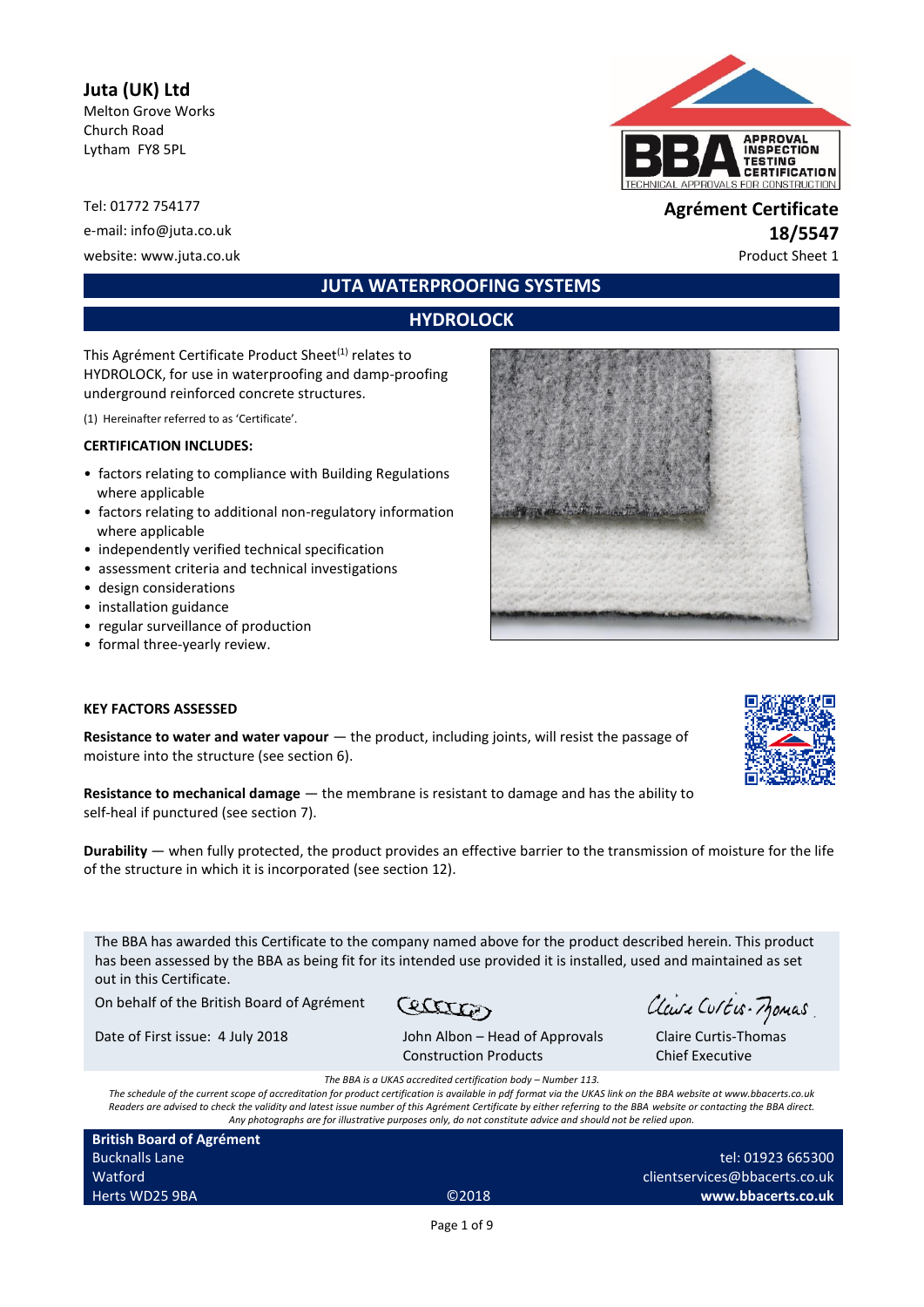# **Regulations**

In the opinion of the BBA, HYDROLOCK, if installed, used and maintained in accordance with this Certificate, can satisfy or contribute to satisfying the relevant requirements of the following Building Regulations (the presence of a UK map indicates that the subject is related to the Building Regulations in the region or regions of the UK depicted):

|                                             | The Building Regulations 2010 (England and Wales) (as amended) |                                                                                                                                                                                                                                                                                             |  |  |  |
|---------------------------------------------|----------------------------------------------------------------|---------------------------------------------------------------------------------------------------------------------------------------------------------------------------------------------------------------------------------------------------------------------------------------------|--|--|--|
| Requirement:<br>Comment:                    | A1                                                             | <b>Loading</b><br>Application of the product will not adversely affect a structure's ability to transmit<br>loadings and will satisfy this Requirement. See section 9 of this Certificate.                                                                                                  |  |  |  |
| Requirement:<br>Comment:                    | C2(a)                                                          | <b>Resistance to moisture</b><br>The product, including joints, will enable a structure to satisfy this Requirement. See<br>section 6 of this Certificate.                                                                                                                                  |  |  |  |
| <b>Regulation:</b><br>Comment:              | $\overline{7}$                                                 | <b>Materials and workmanship</b><br>The product is acceptable. See section 12 and the Installation part of this Certificate.                                                                                                                                                                |  |  |  |
|                                             | The Building (Scotland) Regulations 2004 (as amended)          |                                                                                                                                                                                                                                                                                             |  |  |  |
| <b>Regulation:</b><br>Comment:              | 8(1)                                                           | Durability, workmanship and fitness of materials<br>The product can contribute to a construction satisfying this Regulation. See section<br>12 and the Installation part of this Certificate.                                                                                               |  |  |  |
| <b>Regulation:</b><br>Standard:<br>Comment: | 9<br>1.1(a)(b)                                                 | <b>Building standards applicable to construction</b><br>Structure<br>Application of the product will not adversely affect a structure's ability to transmit<br>loadings, with reference to clause $1.1 \cdot 1^{(1)(2)}$ of this Standard. See section 9 of this<br>Certificate.            |  |  |  |
| Standard:<br>Comment:                       | 3.4                                                            | Moisture from the ground<br>The product, including joints, will enable a structure to satisfy clauses $3.4.1^{(1)(2)}$ ,<br>3.4.2 <sup>(1)(2)</sup> , 3.4.5 <sup>(1)(2)</sup> , 3.4.6 <sup>(1)(2)</sup> and 3.4.7 <sup>(1)(2)</sup> of this Standard. See section 6 of this<br>Certificate. |  |  |  |
| Standard:<br>Comment:                       | 7.1(a)(b)                                                      | Statement of sustainability<br>The product can contribute to meeting the relevant requirements of Regulation 9,<br>Standards 1 to 6 and therefore will contribute to a construction meeting a bronze<br>level of sustainability as defined in this Standard.                                |  |  |  |
| <b>Regulation:</b><br>Comment:              | 12                                                             | <b>Building standards applicable to conversions</b><br>All comments given for the product under Regulation 9, Standards 1 to 6 also apply<br>to this Regulation, with reference to clause 0.12.1 $(1)(2)$ and Schedule 6 $(1)(2)$ .<br>(1) Technical Handbook (Domestic).                   |  |  |  |
|                                             |                                                                | (2) Technical Handbook (Non-Domestic).                                                                                                                                                                                                                                                      |  |  |  |
|                                             | The Building Regulations (Northern Ireland) 2012 (as amended)  |                                                                                                                                                                                                                                                                                             |  |  |  |
| <b>Regulation:</b><br>Comment:              | 23a(i)(iii)b(i)                                                | <b>Fitness of materials and workmanship</b><br>The product is acceptable. See section 12 and the Installation part of this Certificate.                                                                                                                                                     |  |  |  |
| <b>Regulation:</b><br>Comment:              | 28                                                             | <b>Resistance to moisture and weather</b><br>The product, including joints, will enable a structure to satisfy the requirements of<br>this Regulation. See section 6 of this Certificate.                                                                                                   |  |  |  |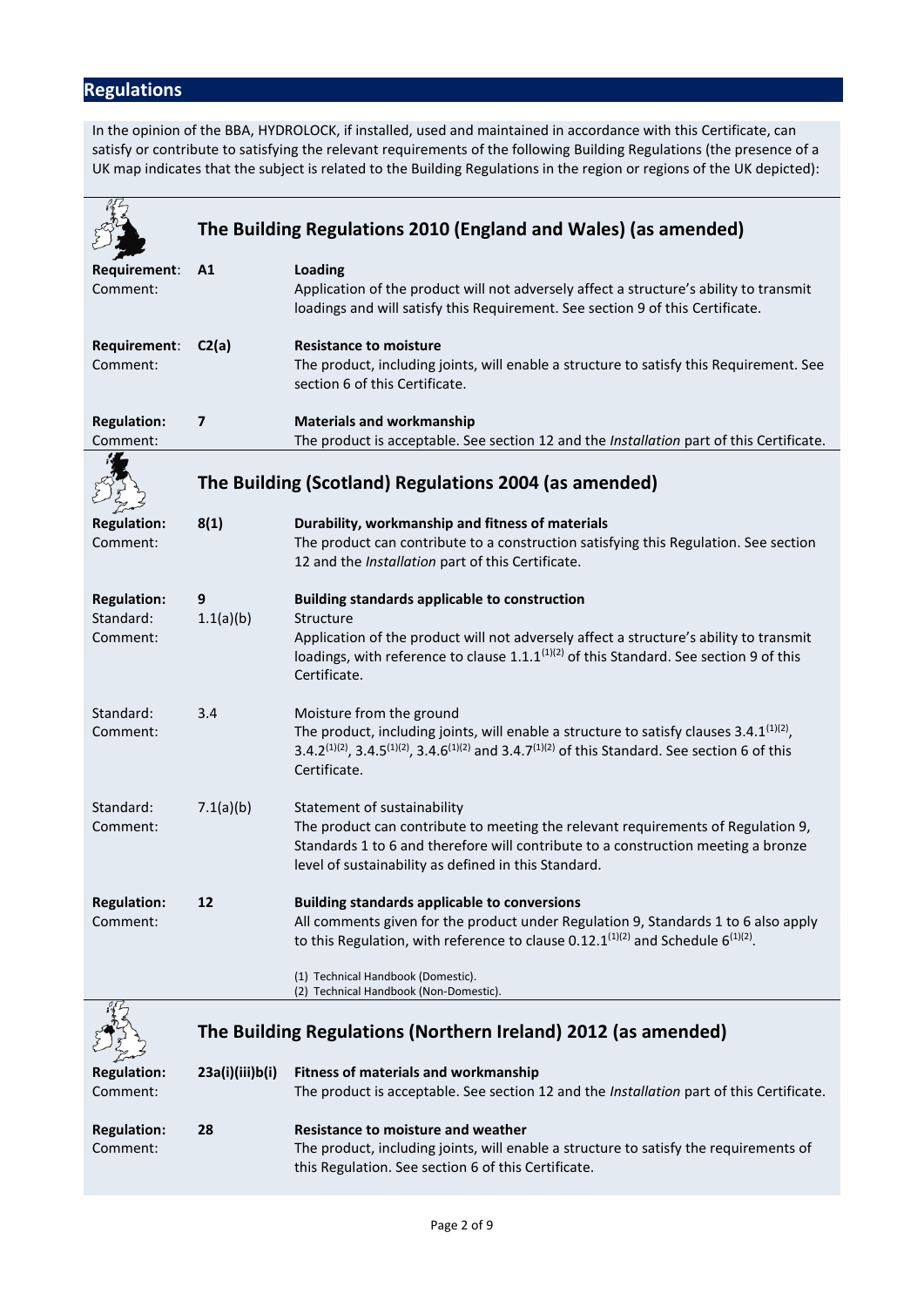| <b>Regulation:</b> | 30 | <b>Stability</b>                                                                       |
|--------------------|----|----------------------------------------------------------------------------------------|
| Comment:           |    | Application of the product will not adversely affect a structure's ability to transmit |
|                    |    | loadings and will satisfy the requirements of this Regulation. See section 9 of this   |
|                    |    | Certificate.                                                                           |

# **Construction (Design and Management) Regulations 2015 Construction (Design and Management) Regulations (Northern Ireland) 2016**

Information in this Certificate may assist the client, designer (including Principal Designer) and contractor (including Principal Contractor) to address their obligations under these Regulations.

See sections: 1 *Description* (1.2), 3 *Delivery and site handling* (3.2 and 3.3) and 13 *General* (13.6) of this Certificate.

## **Additional Information**

## **NHBC Standards 2018**

In the opinion of the BBA, HYDROLOCK, if installed, used and maintained in accordance with this Certificate, can satisfy or contribute to satisfying the relevant requirements in relation to *NHBC Standards,* Chapters 5.1 *Substructure and ground bearing floors,* clause 5.1.20 *Damp-proofing concrete floors*, for use below the slab, and 5.4 *Waterproofing of basements and other below ground structures.* 

Where Grade 3 protection is required and the below ground wall retains more than 600 mm measured from the top of the retained ground to the lowest finished floor level, the product must be used in combination with either Type B or C waterproofing protection.

## **CE marking**

The Certificate holder has taken the responsibility of CE marking the product, in accordance with harmonised European Standard BS EN 13491 : 2004.

# **Technical Specification**

## **1 Description**

1.1 HYDROLOCK comprises an approximately 7.5 mm thick waterproofing membrane consisting of two polypropylene geotextiles (a lower woven fabric and upper non-woven fabric) enclosing pulverised natural sodium bentonite. The total weight of the bentonite is 5.0 kg $\cdot$ m<sup>-2</sup>.

1.2 The membrane is available is roll sizes of 1.25 x 5.1 m and 5 x 40 m for larger areas, for use in lining large areas such as horizontal floor slabs and vertical walls.

1.3 Other items or components which may be used with the product, but which are outside the scope of this Certificate, are:

- HYDROLOCK PASTE a trowel-grade sodium bentonite compound used for detailing work, eg around penetrations, and for adhesive application of HYDROLOCK STRIP
- HYDROLOCK STRIP a black, flexible, extruded strip of sodium bentonite/butyl rubber, for use as a water bar in construction joints and in conjunction with HYDROLOCK, available in 20 mm x 25 mm x 5 m rolls
- HYDROLOCK RAIL a galvanized metal overlay strip used to prevent HYDROLOCK STRIP from moving during placement of concrete
- Accessory bentonite a loose form of pulverised sodium bentonite used for detailing. It can be installed in a dry inactivated state or mixed with water to form a paste for sealing, available in 20 kg bags.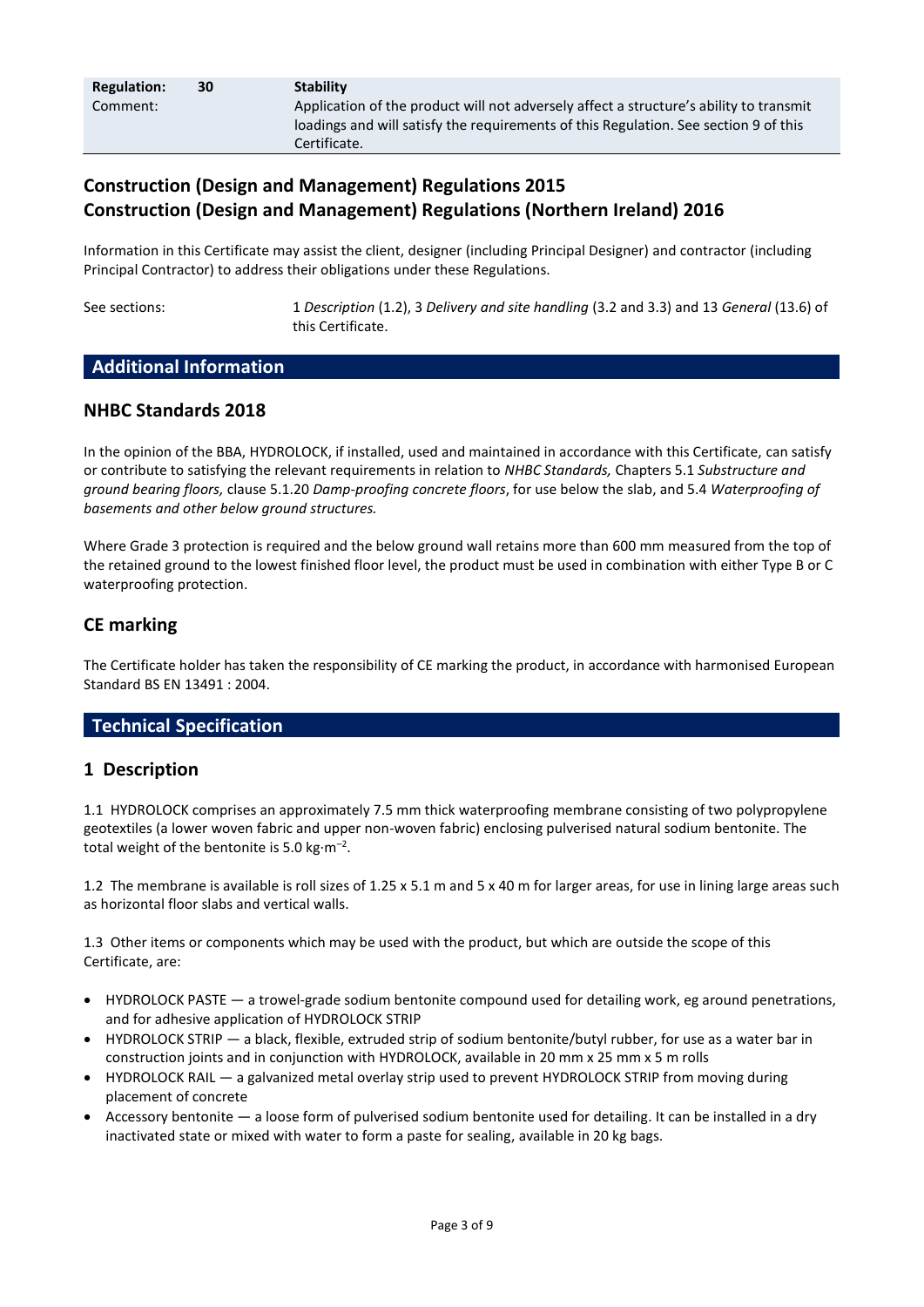# **2 Manufacture**

2.1 HYDROLOCK is manufactured by a needle-punching process, in which the fibres of the upper non-woven geotextile are pushed through the bentonite layer and secured in the retaining lower woven layer. This process links the geotextiles and contains and confines the bentonite.

2.2 As part of the assessment and ongoing surveillance of product quality, the BBA has:

- agreed with the manufacturer the quality control procedures and product testing to be undertaken
- assessed and agreed the quality control operated over batches of incoming materials
- monitored the production process and verified that it is in accordance with the documented process
- evaluated the process for management of nonconformities
- checked that equipment has been properly tested and calibrated
- undertaken to carry out the above measures on a regular basis through a surveillance process, to verify that the specifications and quality control operated by the manufacturer are being maintained.

# **3 Delivery and site handling**

3.1 Rolls of HYDROLOCK are wrapped in polythene film, and bear a label detailing the company and product name, roll and lot number, weight and dimensions.

3.2 Rolls of 1.25 x 5.1 m HYDROLOCK weigh 34 kg and have a diameter of 100 mm. They are supplied singly or on pallets of 25 rolls, strapped with steel banding.

3.3 Rolls of 5 x 40 m HYDROLOCK weigh greater than 1000 kg and have two lifting straps.

3.4 The product should be stored in dry conditions, under cover and away from the possibility of damage or premature contact with water.

#### **Assessment and Technical Investigations**

The following is a summary of the assessment and technical investigations carried out on HYDROLOCK.

#### **Design Considerations**

#### **4 Use**

4.1 HYDROLOCK, when used with a minimum of 150 mm properly designed concrete, is satisfactory for use as a fully bonded Type A waterproofing protection as defined in BS 8102 : 2009 for the waterproofing of new structures and as a damp-proofing membrane for solid floors in accordance with the relevant clauses of CP 102 : 1973, Section 3. Concrete structures must be designed in accordance with BS EN 1992-3 : 2006.

4.2 The product can be used externally on concrete to provide an effective barrier to the transmission of liquid water where Grades 1 to 3 waterproofing protection are required, as defined in Table 2 of BS 8102 : 2009.

4.3 Where Grade 3 waterproofing protection is required, the environment must also be controlled by the use of ventilation, dehumidification and/or air conditioning (as appropriate) to ensure that dampness does not occur. An additional waterproofing system may be needed, where necessary. See also the *Additional Information* part of this Certificate relating to the *NHBC Standards.*

4.4 The product prevents the passage of water between itself and the concrete structure to which it is fixed. The product must be adequately confined to ensure a watertight seal is achieved in service.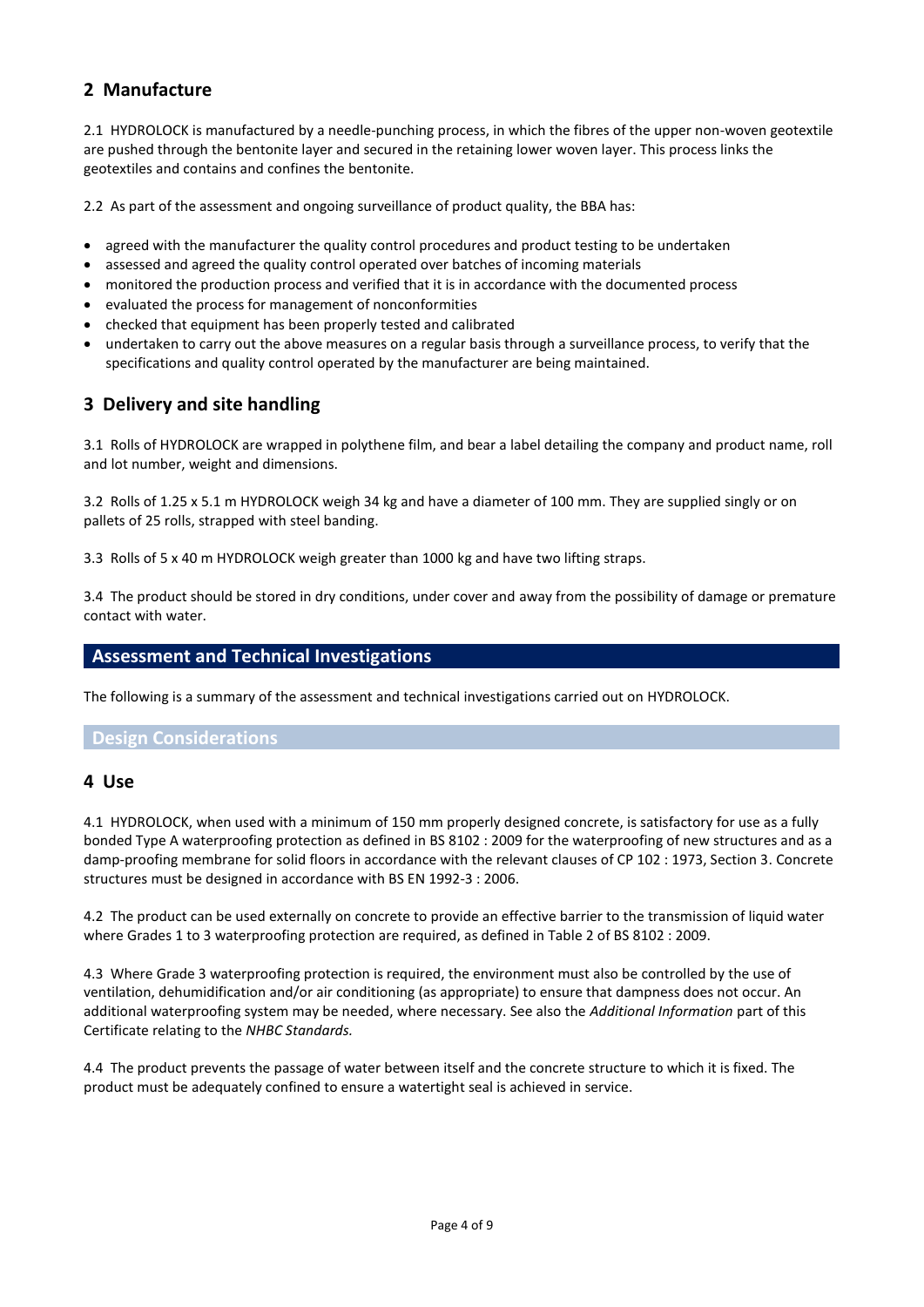# **5 Practicability of installation**

The product should only be installed by installers who have been trained and approved by the Certificate holder.

#### **6 Resistance to water and water vapour**



When used in combination with a minimum 150 mm section of properly designed concrete, the product will adequately resist the passage of moisture into the structure.

## **7 Resistance to mechanical damage**

The membrane is robust and resistant to normal site activities. The dropping of heavy objects will normally have no damaging effect on the membrane. Any accidental cuts will self-heal when the membrane is hydrated following correct installation, provided that bentonite material is not lost from the edges of the cut. If the damage is more extensive, or material is lost from the membrane, it must be repaired (see section 17).

## **8 Chemical resistance**

8.1 The gelling of sodium bentonite is adversely affected by the presence of electrolytes (particularly trivalent ions) and may also be affected by the presence of soluble cations, such as those found in chalk or lime soils. In these situations, or in chemically contaminated areas, advice should be sought from the Certificate holder.

8.2 The product is not affected by organic contaminants.

#### **9 Resistance to loading**



Provided that the product is adequately confined, properly hydrated and not subject to point loading, an installation beneath a foundation slab will transmit dead and imposed loads to the ground safely without excessive deformation. In situations where point loading is anticipated, the Certificate holder's advice should be sought.

## **10 Adhesion**

When concrete is cast against the woven side of the membrane, the free ends of the needle-punched fibres become embedded in the concrete, creating a permanent bond between the concrete and membrane.

## **11 Maintenance**

As the product is confined by the concrete and has suitable durability (see section 12), maintenance is not required. However, any damage occurring during installation must be repaired in accordance with section 17.

## **12 Durability**



HYDROLOCK, when fully protected and subjected to normal service conditions, will provide an effective barrier to the transmission of moisture for the life of the structure in which it is incorporated.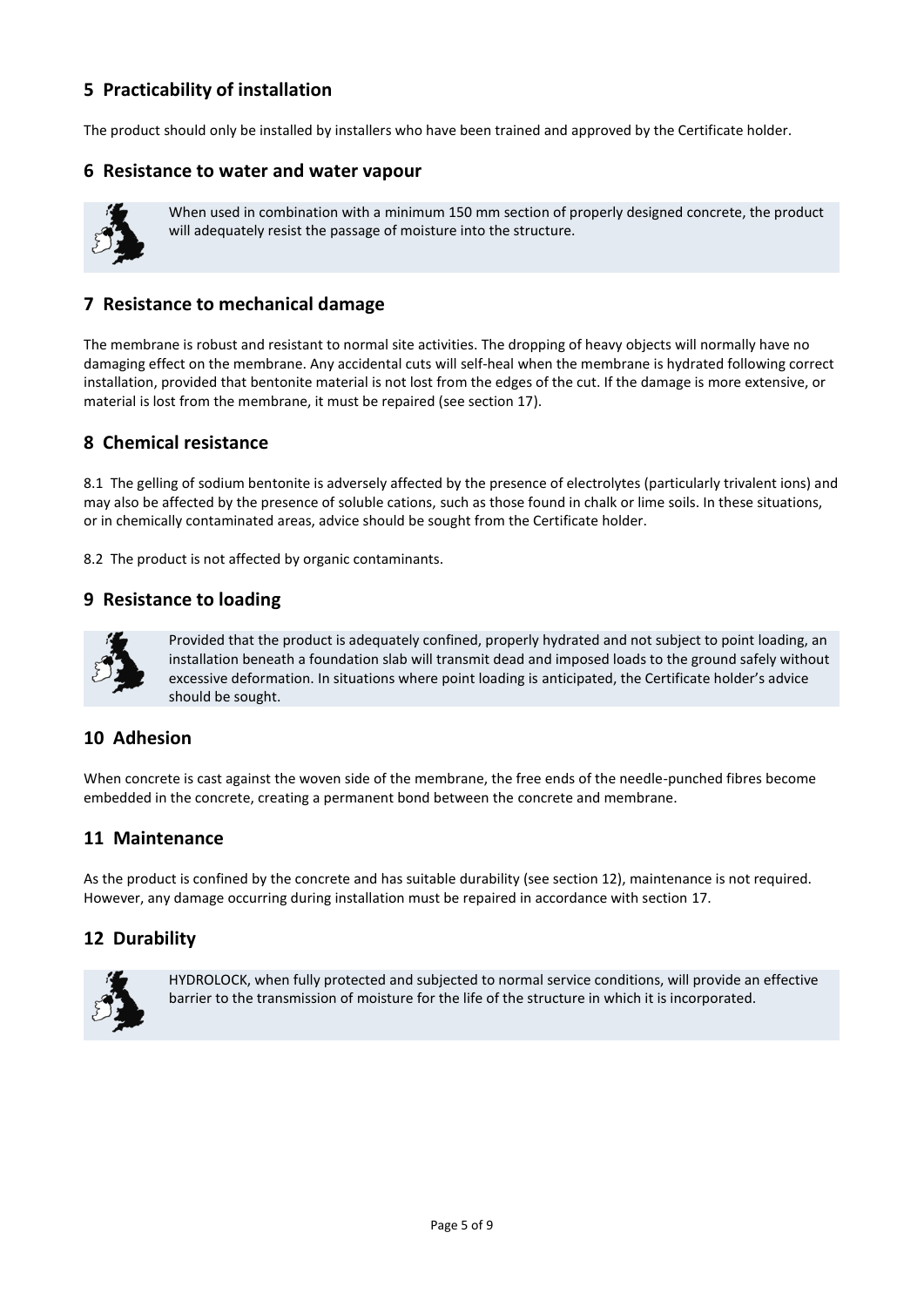## **13 General**

13.1 HYDROLOCK must be installed in accordance with the relevant requirements of BS 8102 : 2009 and the Certificate holder's instructions.

13.2 The product may be applied under most normal site conditions, including sub-zero temperatures and during heavy rainfall. Under wet conditions, the product can withstand light construction traffic without significant extrusion of the bentonite. Slight losses at the exposed edges of a lap joint will not impair the watertightness but may have an adverse effect on site safety. Excess pressure should be avoided if the membrane is hydrated without the proper confinement.

13.3 The product must be installed fully supported on flat, smooth surfaces, without wrinkles or folds in the membrane that could cause it to sag during concrete placing. The Certificate holder can advise on suitable surfaces for a particular installation.

13.4 All surfaces to which the membrane is applied must be sound and solid to ensure that no movement occurs during the pouring of concrete.

13.5 The membrane is installed with the non-woven geotextile facing uppermost (horizontal) or facing the structure vertically, ensuring that it will be in contact with the fresh concrete when it is poured.

13.6 The membrane is easy to handle and can be cut using a sharp knife.

13.7 The membrane will swell on contact with moisture, and must be confined to ensure that a watertight seal is achieved in service. The Certificate holder should be consulted for a particular application, to ensure that this is adequately achieved and the operation properly supervised.

13.8 The product must not remain permanently exposed.

#### **14 Joints**

14.1 The formation of a continuous waterproof barrier is achieved using lap joints. The minimum overlap between adjoining edges and roll ends is 100 mm. It is recommended that laps be staggered by a minimum of 300 mm to avoid four sheets overlapping in one location. All vertical lap joints are secured by nailing laps together, or fixing to the substrate with fasteners.

14.2 Overlaps should be planned to ensure that they all run in a uniform direction. The concrete should be placed on top of the membrane following the direction of the overlaps, to avoid folding of the membrane during concrete placing.

#### **15 Penetrations and sealing**

15.1 Sealing around protrusions through the membrane, eg at details such as piles and service pipes, is achieved by cutting a hole in the membrane, fitting the membrane over the protrusion and sealing around the protrusion on top of the membrane with a bentonite paste $<sup>(1)</sup>$ .</sup>

15.2 Foundation piles to be sealed should be clean and free from surface irregularities. The area surrounding the pile is covered with a bentonite powder<sup>(1)</sup> and a pre-trimmed section is slipped over the protruding steel reinforcement or laid against the pile, ensuring that no areas remain unsealed. The whole area is protected by covering with another pretrimmed membrane which is fixed to the lower membrane with nails.

(1) The Certificate holder can advise on suitable materials, but these products are outside of the scope of this Certificate.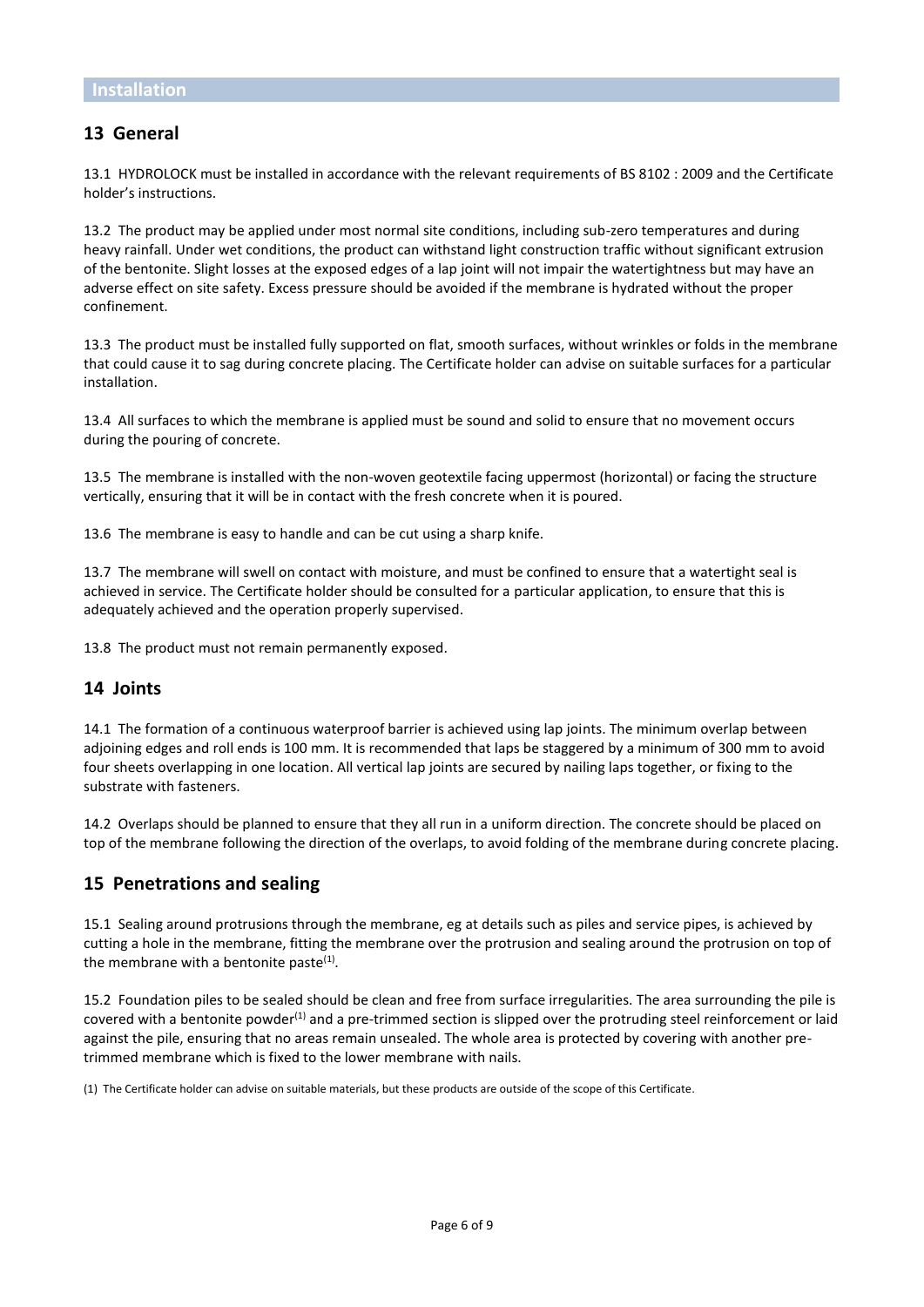# **16 Procedure**

#### **Horizontal surfaces**

16.1 Following the required groundwork preparation, a minimum of 50 mm blinding layer consisting of lean concrete, sand or gravel is placed, compacted and levelled. This layer must be free from debris and have a smooth surface.

16.2 The membrane is rolled out manually or, to assist handling of larger rolls, with a spreader bar and trimmed to fit.

16.3 An additional 75 mm concrete blinding layer can be placed on top of the membrane as a protective measure to allow the erection of shuttering and steel fixing.

16.4 At the edge of the slab, between the horizontal and vertical joint, the membrane is turned up by 90° and nailed to the vertical shuttering. Flat head nails are used so they can be removed prior to casting the concrete element. A sufficient length of membrane should be left to ensure the formation of the recommended overlap joint with the vertical member.

16.5 Where construction joints are planned, the exposed membrane should be protected from premature hydration and mechanical damage using a suitable water-resistant liner.

16.6 If expansion joints are required, a suitable BBA-approved water bar should be used.

#### **Vertical surfaces**

16.7 In vertical applications, HYDROLOCK can either be installed against the outside of existing walls or, preferably, be applied to the inside face of shuttering to be subsequently filled with poured concrete.

16.8 On cast concrete substrates, the membrane is aligned vertically and fixed through the overlaps to the concrete substrate, using proprietary washer-headed fasteners every 250 to 300 mm along the top edge.

16.9 When fixed to the inside face of shuttering, the membrane is preferably aligned vertically (although horizontal alignment is possible), ensuring that all laps face down, away from the flow of the poured concrete. The overlaps are secured to the shuttering using proprietary soft washers every 250 to 300 mm.

16.10 A minimum overlap of 350 mm should be ensured between the kicker and the wall. If necessary, an additional 400 mm membrane sealing strip can be used. This is placed directly over the construction joint running parallel, to ensure that the overlap of the liners is sealed tightly. The upper liner should overlap the lower to prevent ingress of soil and debris during backfilling.

16.11 Backfilling should be carried out as soon as possible after placing the membrane. Backfill material should be free from builders' debris and angular aggregate, and should be compacted to a minimum 85% Modified Proctor. To prevent soil or debris from damaging the installed liners, a 100 to 150 mm long protection board can be fixed to the membrane and secured using nails 200 to 300 mm beneath the maximum height of the vertical sealing. The Certificate holder can advise on suitable products.

16.12 After backfilling, the application of the membrane is continued. The membrane should not be installed above the intended final ground level and should be terminated at that point on the concrete structure.

# **17 Repair**

Where material is lost from the membrane, a patch of HYDROLOCK should be applied. The patch is secured by nailing over the damaged area, ensuring that the patch extends a minimum of 200 mm on each side. If the damage is more extensive, the membrane should be replaced with fresh HYDROLOCK.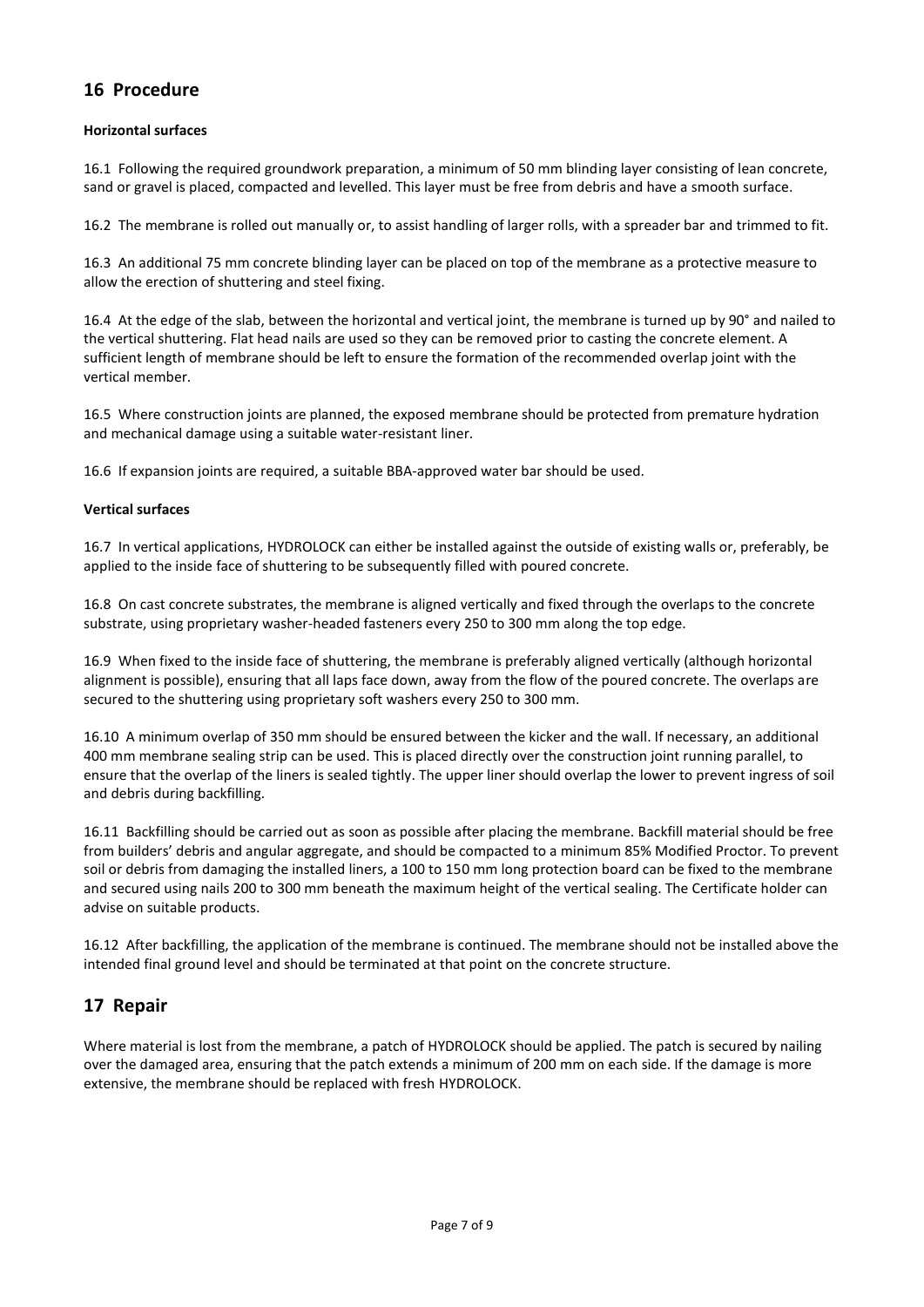## **18 Investigations**

18.1 The manufacturing process was evaluated, including the methods adopted for quality control, and details were obtained of the quality and composition of the materials used.

18.2 An assessment was made of existing data from independent laboratories relating to:

- bond strength between HYDROLOCK and poured concrete
- resistance to liquid water
- resistance to liquid water at lap joint
- resistance to water vapour pressure
- resistance to puncture and ability to self-seal
- stability of bentonite powder within the membrane during normal site handling
- static puncture resistance
- thickness and mass per unit area
- index flux
- wide-width tensile
- peel strength between top and bottom layers.

18.3 An assessment was made of the practicability of installation of the product.

## **Bibliography**

BS 8102 : 2009 *Code of practice for protection of structures against water from the ground*

BS EN 1992-3 : 2006 *Eurocode 2 : Design of concrete structures — Liquid retaining and containing structures*

BS EN 13491 : 2004 *Geosynthetic barriers — Characteristics required for use as a fluid barrier in the construction of tunnels and underground structures*

CP 102 : 1973 *Code of practice for protection of buildings against water from the ground*